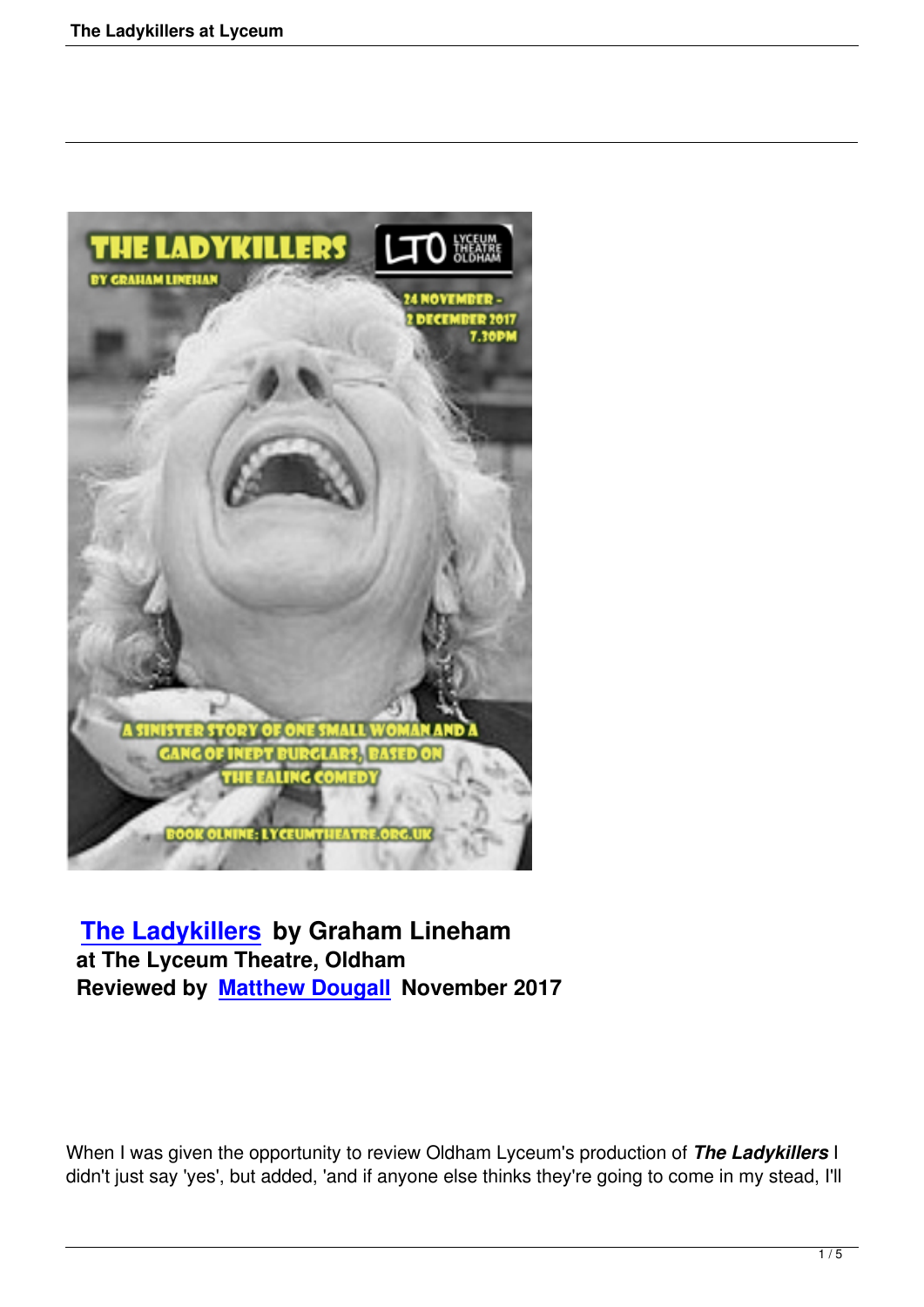kill 'em'! For as long as I can remember Peter Sellers has been my all-time favourite screen actor, with Sir Alec Guinness a close second. This truly iconic and fabulous 1955 film starred the latter, and saw Sellers perform one of his first on-screen cameos that wasn't a Goon character.

Yes, there was a terrible remake in the early 2000s - but we'll gloss over that as basically all remakes of the great films simply fall flat on their faces! This one probably fell flat though simply because it is a very British comedy, some might say quintessentially so; therefore moving the action to Mississippi and using Tom Hanks in the lead was doomed for failure straight away!

However, back to Oldham (sorry, London!). A little old lady lives alone in a terraced house by the railway line in a London suburb, and has a rather fanciful imagination. She invites the local Bobby in for tea whilst she tells him of her suspicions and flights of fancy. She has a room to let, and it is this room that is the ideal location for the gang of 5 criminals to use. They intend to rob the security van at King's Cross Station, and so the gang leader, the so-called 'Professor' Marcus arrives and convinces her to let the room to him and allow his string quartet to practice there. He poses as the conductor and the other four gang member string players.

I shan't write more of the plot since if you know it already it is pointless, and if you don't know it already then it would spoil your enjoyment!

The first thing which hits you about The Lyceum Theatre is its size - the auditorium barely seats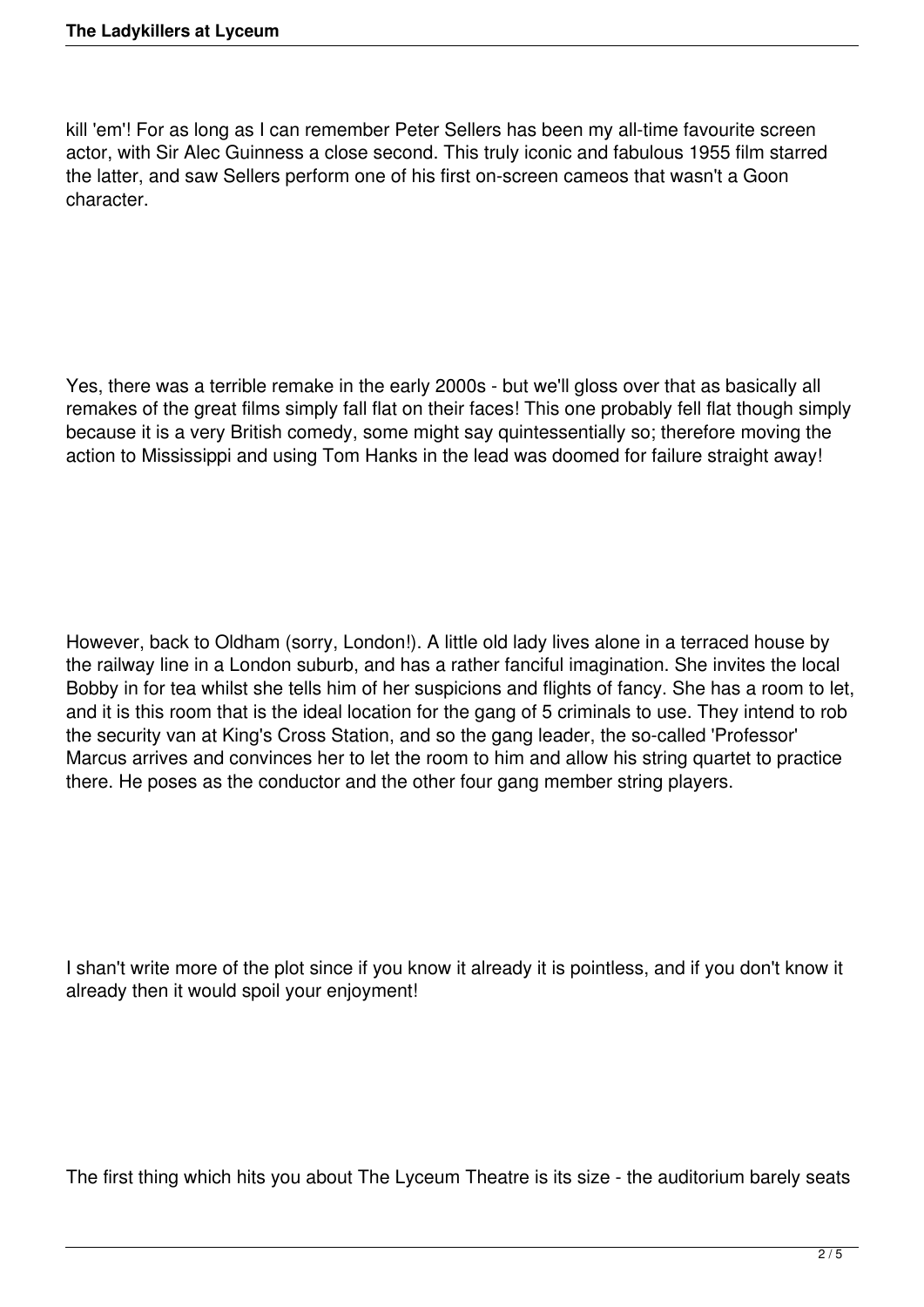100, and the stage, as I have joked before, is the size of a postage stamp. How then could they possibly hope to stage this play which calls for a set to incorporate the interior of Mrs. Wilberforce's house to the tune of 4 rooms, one of which is an upstairs bedroom, a set of stairs, the door to an unseen bathroom, and to top it all (literally), the roof, as a couple of scenes are also played on there too! My first impression of the set was a good one. The spaces were clearly and cleverly defined leaving plenty of space for the acting, and everything looked authentic and period.

It was an ingenious design and well presented, and then I looked again, and saw that there were a few anomalies. For one, the cardboard painted cooker and kitchen unit looked very false and so obviously wrong in a set design of otherwise such care and authenticity (even down to cracks in the plaster!), and to leave the area at the top of the stairs leading to the bathroom just a black void was most unfortunate. Other areas which could certainly have been improved upon and would have made the design all the more authentic were the plain blue-painted flat outside the front door (very bland and unsure what it was supposed to represent, but it wasn't the house exterior), and the bedroom window needed something behind that to indicate exterior and place. However, despite all of this there was still much to like and admire with the set, and the train passing by was very cleverly executed.

The stage adaptation of this film sensibly changes certain things in order to make all the action occur within the bounds of this set. The plot doesn't really suffer from these changes in my opinion; in fact it makes the whole thing tighter; a little more compact and it would make it more threatening when Mrs Wilberforce realises her own culpability in the crime. The one thing that really irritated me though was the decision to have General Gordon (the parrot) covered, and suffering from some disease. That seemed forced and the comedy derived from it, false.

Directed by **Ian Orry**, the pace of the play this evening was generally too slow. Yes, it is a gentle comedy of a simpler time, but it did seem that the whole was going to grind to a halt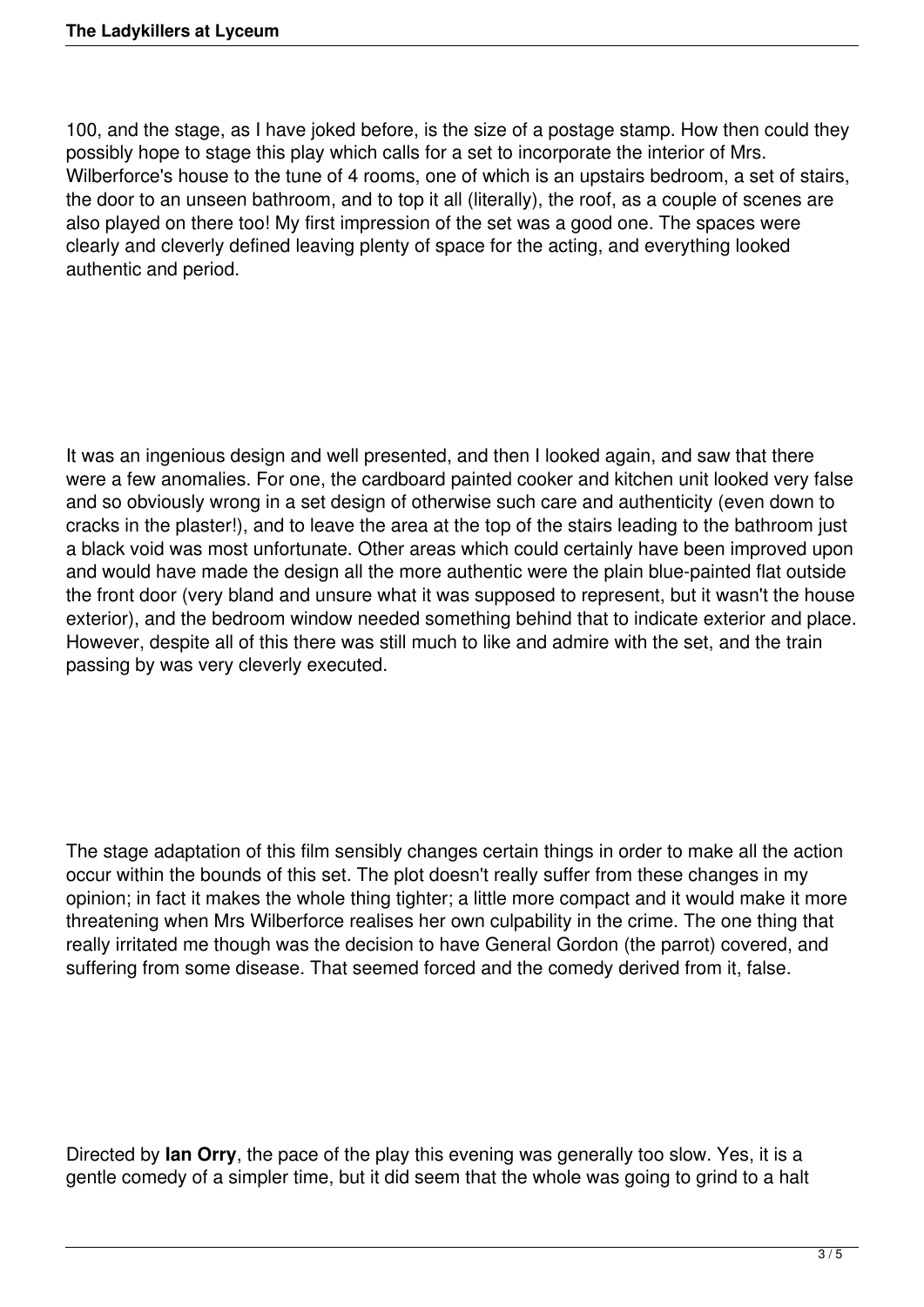every so often. The pace and indeed urgency of the piece was really only at its best when all the gang were on stage. That being said however, there was some lovely character work and the sometimes wordy play still kept your interest and involvement through to the end. For me too, there was not enough comedy found in this piece. The play is much more comedic and farcical in its adaptation than the film was, and despite reading Orry's programme note wanting to make the play darker and more in keeping with the film, he lost so much by trying to do so (Think The 39 Steps farce stage play as against the film - an extreme example I know).

Also I found a lot of the directing very contrived and false sadly. Such things as Mrs. Wilberforce's first long speech in the bedroom talking about her 21st party with such nostalgia, but talking with her face only centimetres away from the unseen wall, and not acknowledging the men in the room at all was just one example. Combine this with very slow blackouts which were never completely black so we see dead bodies stand and walk off stage did ruin the whole experience somewhat for me unfortunately.

So, let me turn to the acting. All I can honestly say about this is, excellent! Not one weak link, and all wonderfully solid and hugely enjoyable performances. When faced with the daunting task of treading in the late greats' shoes, you simply cannot afford to try to simply do carbon copies of their performances - that simply would not be right. To take certain elements of their performances, and create your own around them, as they all did, was simply wonderful. I saw moments of Guinness in **Phil McCarthy**'s superb and obsequiously delightful performance of Prof. Marcus, and I also saw elements of Sellers in **Coll Coll Coll** 

### **n Smith**

### 's spiv, Harry.

## **Damien Kavanagh**

proved once and for all that Herbot Lom is not the only actor who can play evil with such comedic skill, as he portrayed with ease the Romanian killer who hates old ladies, Louis. The delightfully dumb One-Round was given a smashing make-over by

### **Peter Dignan**

, and the upper-class closet queen Major Courtney was given a masterful performance by **Paul Gledhill**

. I suppose Katie Johnson will always be for me the only Mrs. Wilberforce, but tonight she was alive in spirit, as

## **Joan Duffin**